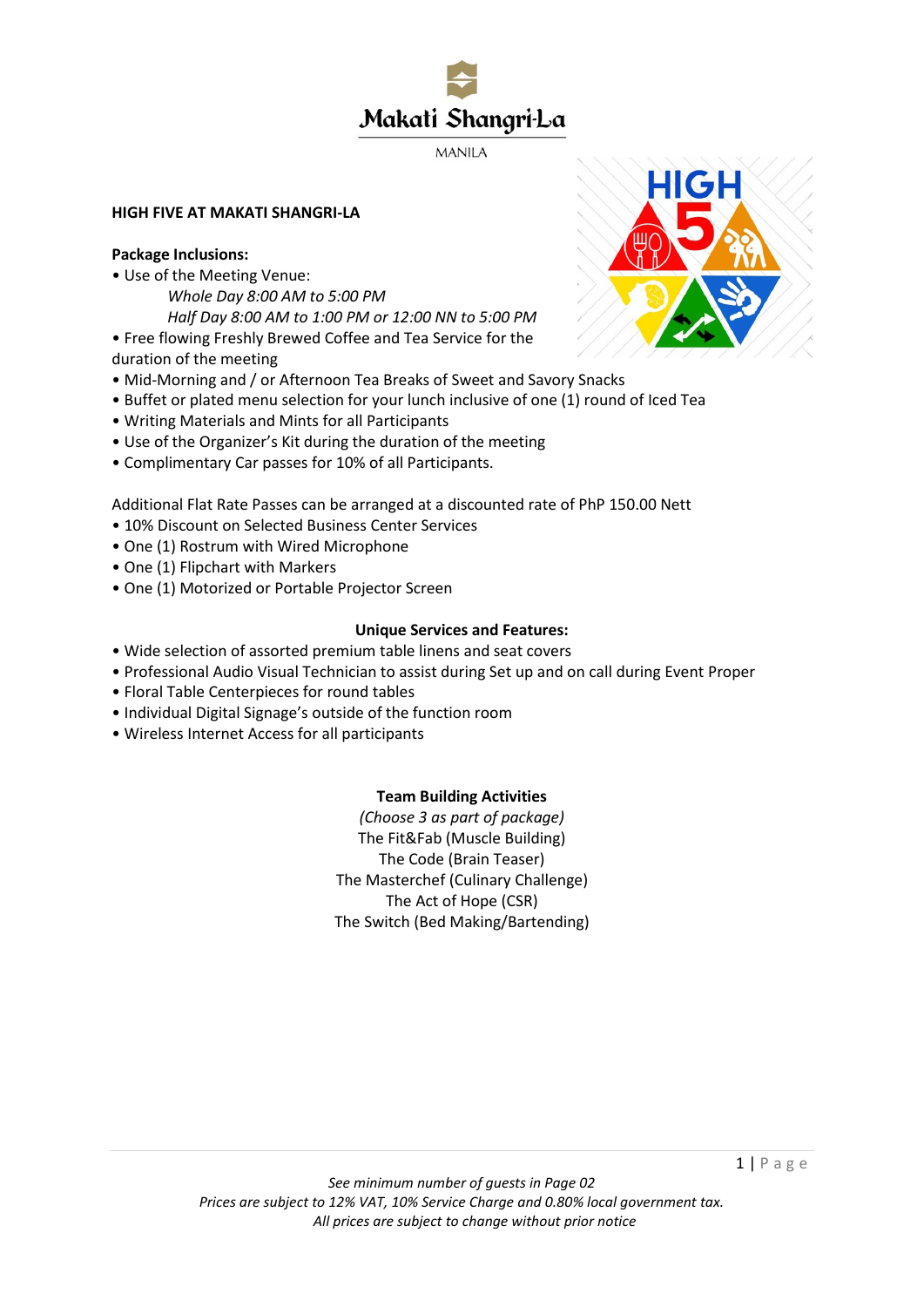

## **Customize Your Package**

*with the following lunch options*

| <b>Lunch Selections</b> | <b>Number of Persons</b> | <b>Whole Day Rates</b> | <b>Half Day Rates per</b> |
|-------------------------|--------------------------|------------------------|---------------------------|
|                         |                          | per Person             | Person                    |
| Set Lunch*              | Minimum of 15 persons    | PhP3,550.00+++/        | PhP3,150.00+++/           |
|                         | or more                  | PhP4,359.40 net        | PhP3,868.20 net           |
| Buffet Lunch*           | Minimum of 35 persons    | PhP4,000.00+++ /       | PhP3,550.00+++/           |
|                         | or more                  | PhP4,912.00 net        | PhP4,359.40 net           |

**\* Lunch will be served in the same meeting venue. Should you require a separate lunch venue, preferred room rental rates will apply.**

# **Choose two (2) items per break:**

Assorted Muffins Chocolate Croissant Plain Croissant Almond Croissant Apple and Cinnamon Danish Pastries Chocolate Mud Cake with Fresh Cream Salmon Bagel with Cream Cheese and Capers Mini Leek and Onion Quiche Mini Spinach Quiche Mini Smoked Salmon Quiche Home Made Carrot Cake Home Made Banana Cake Sliced Fresh Fruits Chocolate Doughnut Sugar Doughnut Vegetarian Spring Roll Vegetarian Samosa \* Barbecue Pork Empanaditas Chicken Samosa \* Home-made Sausage Roll Home Made Scones with Cream and Jam

\*Contains Pork

*See minimum number of guests in Page 02 Prices are subject to 12% VAT, 10% Service Charge and 0.80% local government tax. All prices are subject to change without prior notice*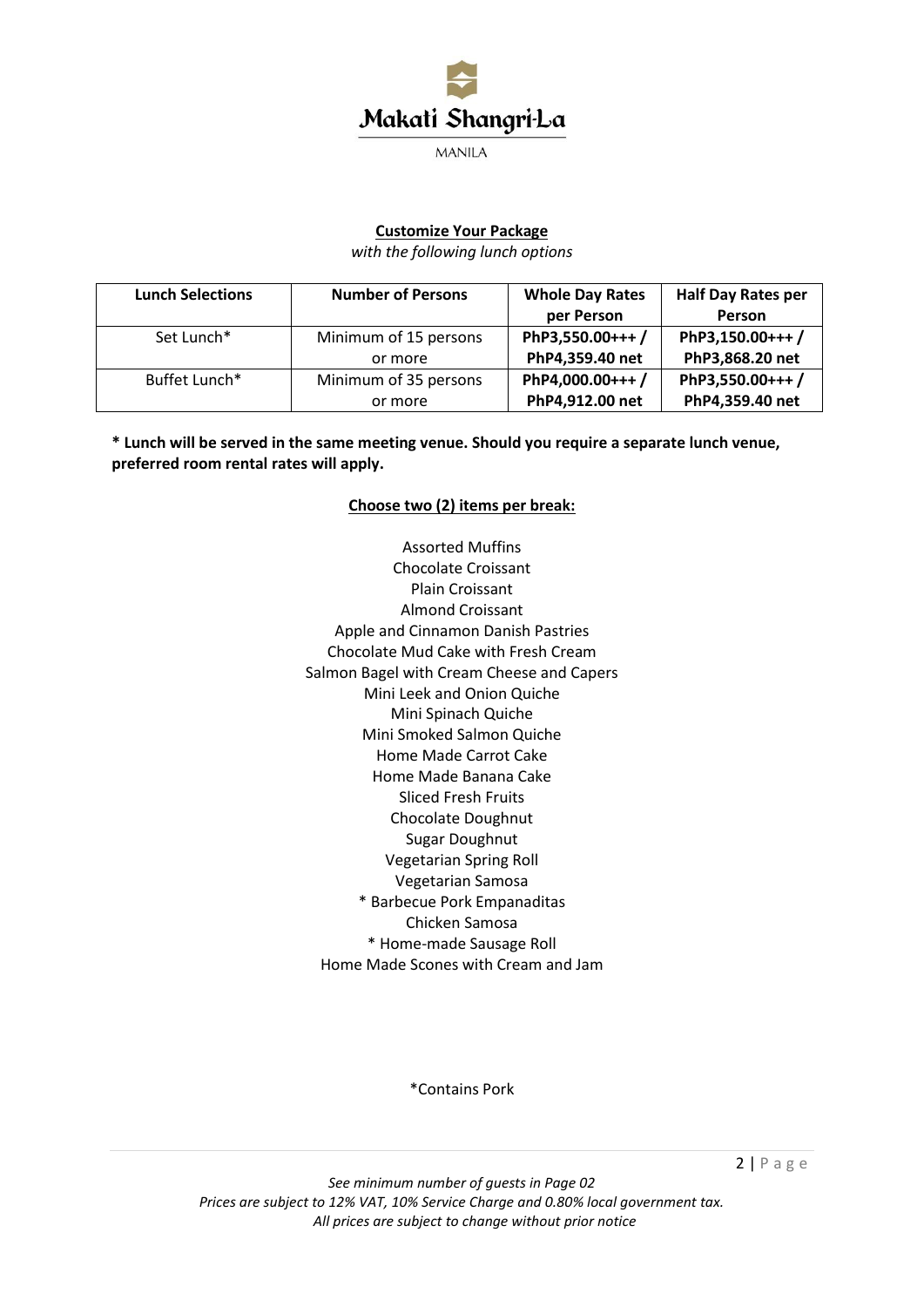

#### **SET LUNCH MENUS**

Set Menu I

Pumpkin Soup with Herb Croutons \*\*\* Roast Chicken Roulade on Potato and Mushroom Ragout with

> Rosemary Jus \*\*\*

Butter Pudding with Caramel Banana and Vanilla Sauce \*\*\*

Set Menu II

\*Caesar Salad with Bacon \*\*\*

Roasted Chicken Thigh on a Bed of Caramelized Leek, Asian Greens, Pomme Puree and Chicken Jus \*\*\*

> Chocolate Mud Cake with Vanilla Cream \*\*\*

> > Set Menu III

Chick Pea Cream Soup with Smoke Cajun Salmon \*\*\* \*Mignons of Pork Fillet with Garlic and Rosemary Crushed Potato,

Mixed Vegetables and Mushroom Sauce

\*\*\*

Baked Blueberry Cheesecake \*\*\*

\*Contains Pork

3 | P a g e

*See minimum number of guests in Page 02 Prices are subject to 12% VAT, 10% Service Charge and 0.80% local government tax. All prices are subject to change without prior notice*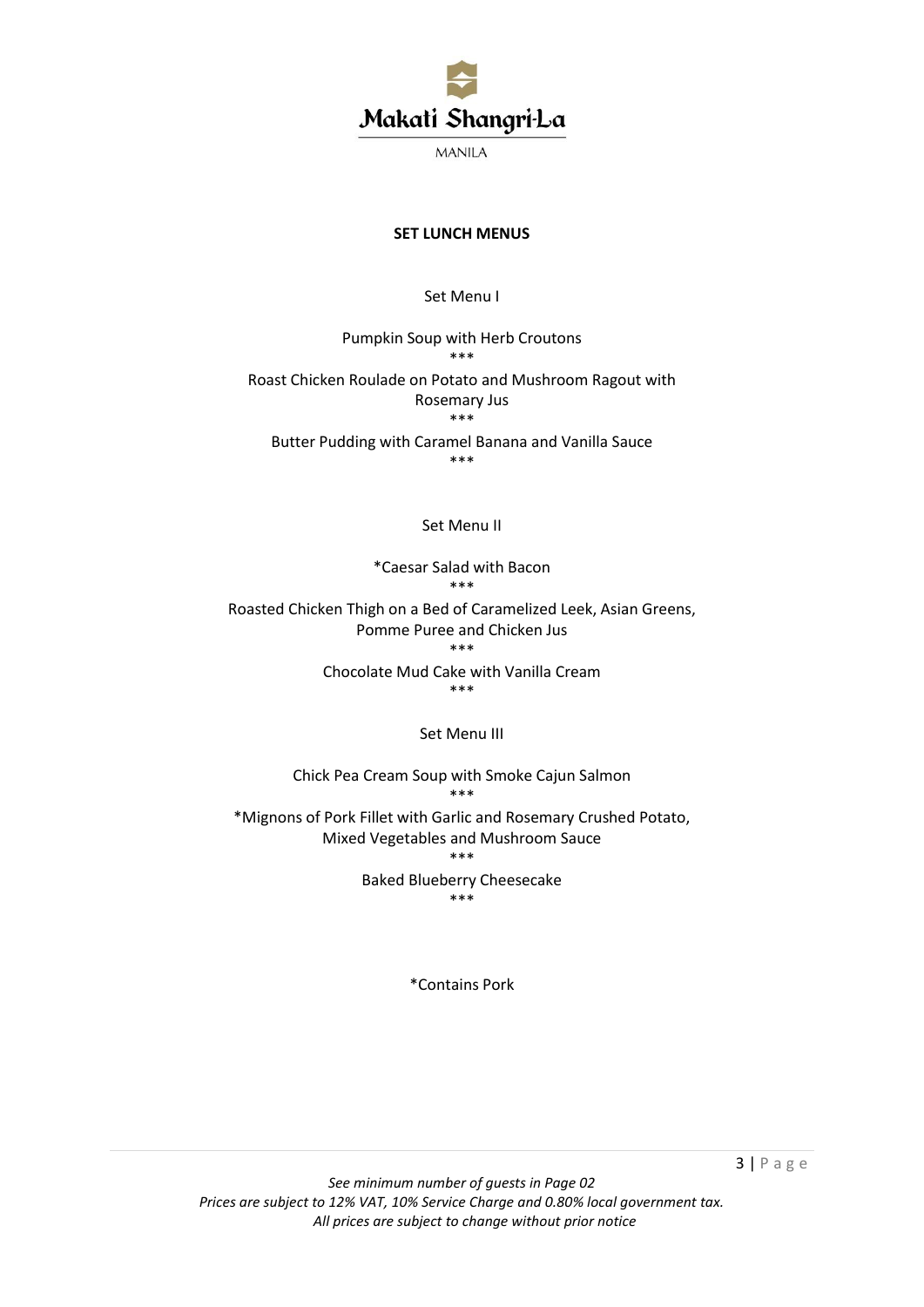

# **BUFFET MENUS**

International Buffet Menu I

COLD APPETIZERS Smoked Duck Breast with Apple and Celery Salad Mediterranean Seafood Salad with Roast Pepper Vinaigrette

SHANGRI-LA SALAD BAR Selection of Country Greens with Assorted Dressings and Condiments \*Grilled Artichoke Hearts with Olive Tapenade and Sliced Prosciutto, Dried Salami

SOUP

Cream of Pumpkin Soup Selection of Specialty Breads and Rolls with Butter

HOT ENTREES

Almond Baked Salmon Fillet with Herb Cream & Vegetables \*Baked Porkloin with Thyme and Prunes Filling in Mustard & Mushroom Sauce French Style Red Wine Chicken with Pearl Onions Gratin Potatoes with Rosemary & Garlic Braised Ratatouille Vegetables with Peppers & Eggplant Steamed Rice

SWEET CONCLUSIONS Hazelnut and Pistachio Dacquoise Cake with Butter Cream Filling Fresh Fruit Slices Crème Brulee

\*Contains Pork

*See minimum number of guests in Page 02 Prices are subject to 12% VAT, 10% Service Charge and 0.80% local government tax. All prices are subject to change without prior notice*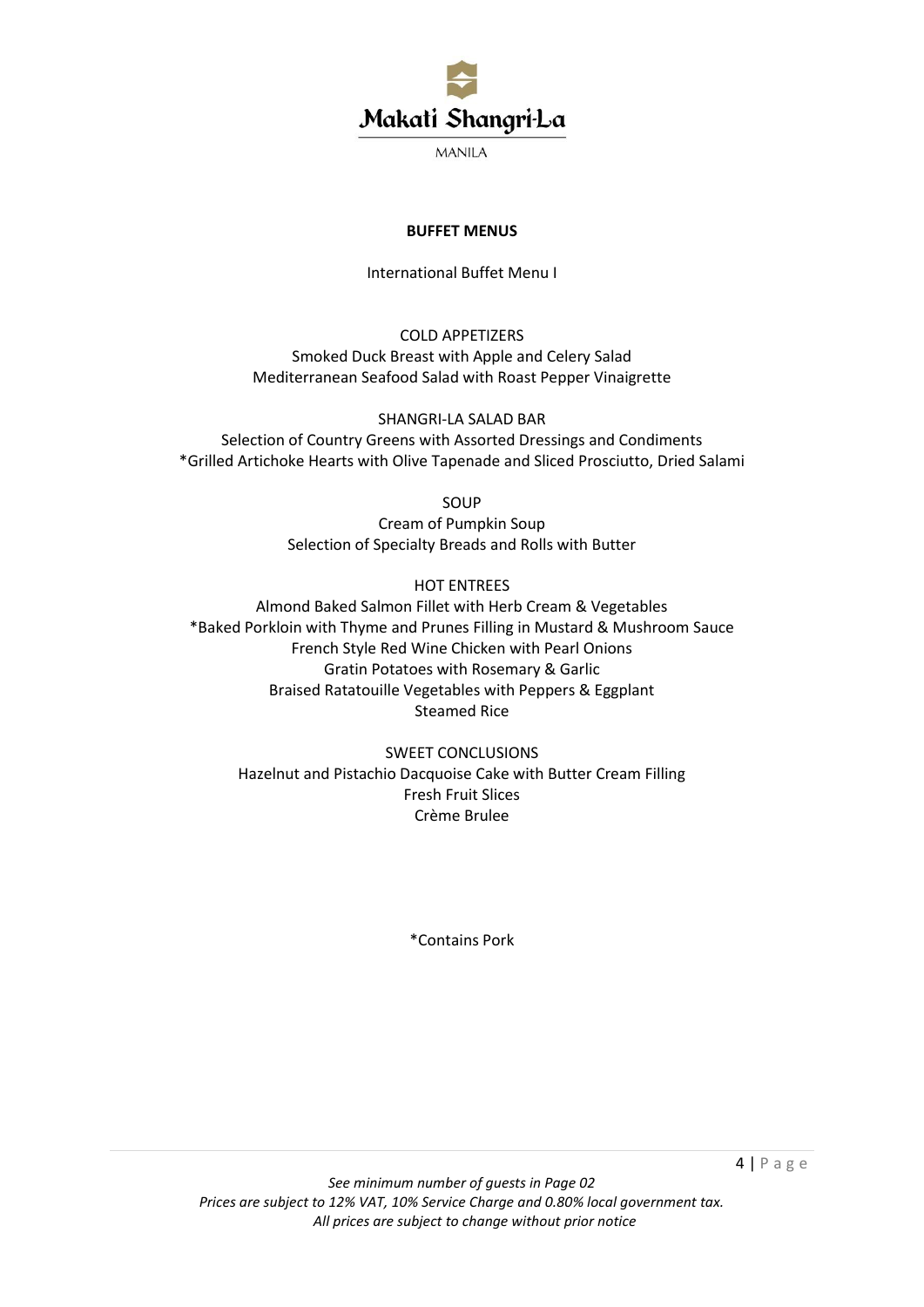

## International Buffet Menu II

COLD APPETIZERS Herbs Cured Marinated Salmon, Asparagus and Tomato Cherry Chicken Galantine with Dried Fruit Cumberland Sauce

SHANGRI-LA SALAD BAR Bowl of Seasonal Lettuce with Selection of Dressings and Condiments Roasted Bell Pepper Salad with Feta Cheese

SOUP

Cream of Spinach Soup Selection of Specialty Breads and Rolls with Butter

HOT ENTREES

Marinated Fish wrapped in Banana Leaf and Chili Roasted Beef Striploin, Mushroom Sauce and Garlic Confit Cajun Marinated Chicken Thigh with Sweet Tomato and Corn Salsa and Peppercorn Jus Baked Bolognese Lasagna Roasted Assorted Vegetable with Basil Steamed Rice

> SWEET CONCLUSIONS Hot Chocolate Fudge Cake with Vanilla Cream Assorted Fresh Fruit Lime Cheese Cake

> > \*Contains Pork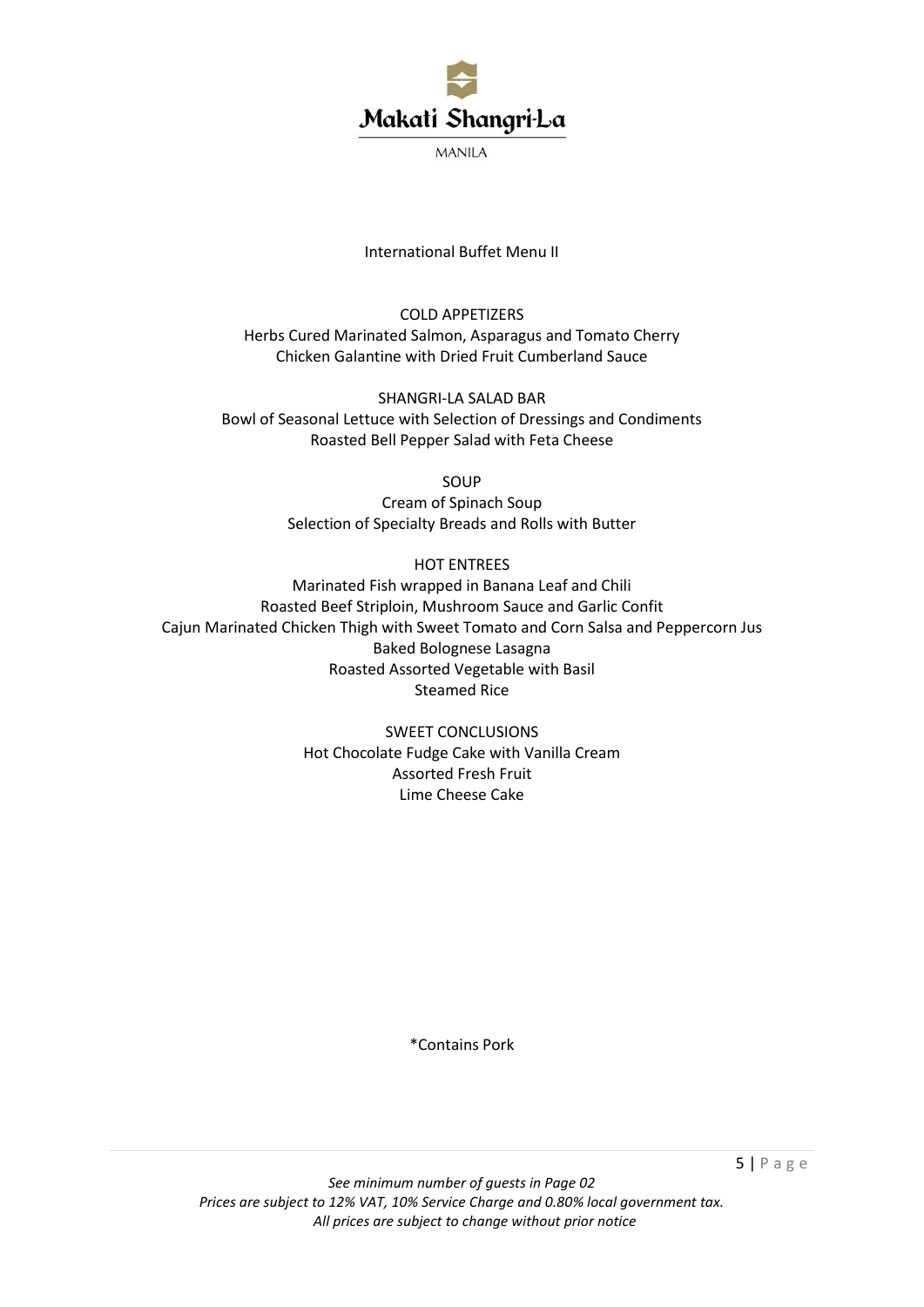